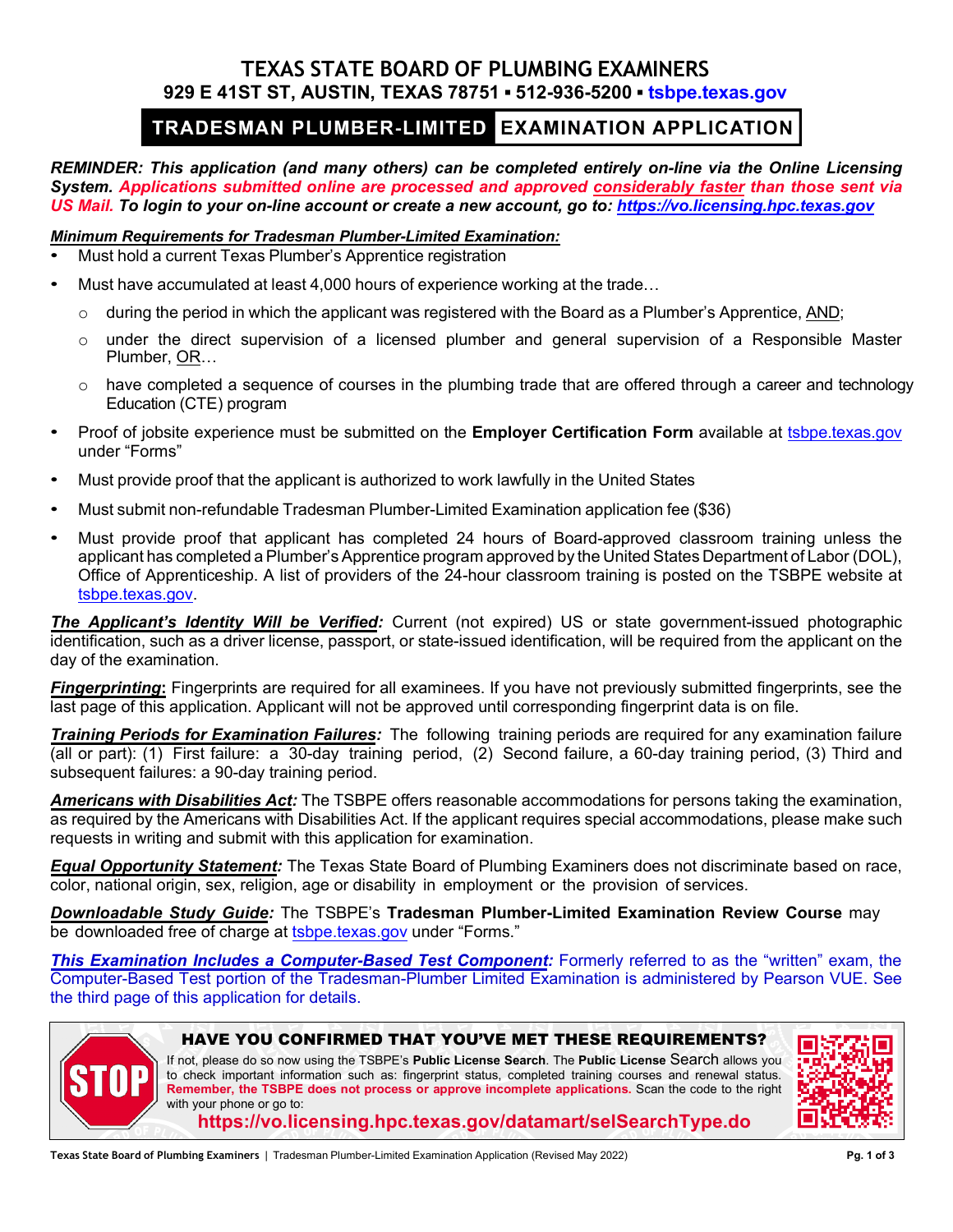## **TEXAS STATE BOARD OF PLUMBING EXAMINERS 929 E 41ST ST, AUSTIN, TEXAS 78751 ▪ 512-936-5200 ▪ [tsbpe.texas.gov](http://www.tsbpe.texas.gov/)**

## TRADESMAN PLUMBER-LIMITED EXAMINATION APPLICATION

|  | 1. Date and the state of the state of the state of the state of the state of the state of the state of the state of the state of the state of the state of the state of the state of the state of the state of the state of th                                                                                                                                                                                              |                                                                                          | ▶ Incomplete applications expire one year from receipt. (See instructions in #12, below)                                                                                                                                                                                                                                                                    |                               |  |
|--|-----------------------------------------------------------------------------------------------------------------------------------------------------------------------------------------------------------------------------------------------------------------------------------------------------------------------------------------------------------------------------------------------------------------------------|------------------------------------------------------------------------------------------|-------------------------------------------------------------------------------------------------------------------------------------------------------------------------------------------------------------------------------------------------------------------------------------------------------------------------------------------------------------|-------------------------------|--|
|  |                                                                                                                                                                                                                                                                                                                                                                                                                             |                                                                                          |                                                                                                                                                                                                                                                                                                                                                             |                               |  |
|  |                                                                                                                                                                                                                                                                                                                                                                                                                             |                                                                                          |                                                                                                                                                                                                                                                                                                                                                             |                               |  |
|  |                                                                                                                                                                                                                                                                                                                                                                                                                             |                                                                                          |                                                                                                                                                                                                                                                                                                                                                             |                               |  |
|  |                                                                                                                                                                                                                                                                                                                                                                                                                             |                                                                                          | 5. Driver's License/ID No.<br>Disclosure of applicant's social security number is required. Applicant's social security number is being solicited pursuant to Texas Family Code § 231.302 for use by the<br>state's Title IV-D agency to assist in the administration of laws relating to child support enforcement under 42 U.S.C. §§ 601-617 and 651-669. |                               |  |
|  |                                                                                                                                                                                                                                                                                                                                                                                                                             | 6. Texas Plumber License or Registration Rank and #______________________________        |                                                                                                                                                                                                                                                                                                                                                             |                               |  |
|  |                                                                                                                                                                                                                                                                                                                                                                                                                             |                                                                                          |                                                                                                                                                                                                                                                                                                                                                             |                               |  |
|  |                                                                                                                                                                                                                                                                                                                                                                                                                             |                                                                                          |                                                                                                                                                                                                                                                                                                                                                             |                               |  |
|  |                                                                                                                                                                                                                                                                                                                                                                                                                             |                                                                                          | 9. Where would the applicant like to take the practical (hands-on) exam? Austin $\Box$ Waco $\Box$                                                                                                                                                                                                                                                          |                               |  |
|  | 10. Have you ever been convicted of a felony in this or any other state? Yes $\Box$ No $\Box$<br>If you answer yes to this question, you must submit a Supplemental Criminal History Information Form (and all documentation listed on that Form) with this application. The<br>Supplemental Criminal History Information Form is available on the TSBPE website at tsbpe texas gov under "Forms."                          |                                                                                          |                                                                                                                                                                                                                                                                                                                                                             |                               |  |
|  |                                                                                                                                                                                                                                                                                                                                                                                                                             | 11. Is the applicant an active member of the military or a veteran? $\Box$ Yes $\Box$ No |                                                                                                                                                                                                                                                                                                                                                             |                               |  |
|  | 12. Each of the following items must be checked and submitted for your application to be considered complete.<br>Incomplete applications will not be processed.<br>□ Non-refundable examination application fee of \$36 (cashier's check, money order, or personal/company check)                                                                                                                                           |                                                                                          |                                                                                                                                                                                                                                                                                                                                                             |                               |  |
|  |                                                                                                                                                                                                                                                                                                                                                                                                                             |                                                                                          | $\Box$ A copy of applicant's current US or state government-issued photo ID                                                                                                                                                                                                                                                                                 |                               |  |
|  | $\Box$ Proof that the applicant is authorized to work lawfully in the United States<br>Applicable proof includes either of the following: (1) a copy of applicant birth certificate issued by a city/county/state/federal authority (if born in the United States); or (2)<br>a copy of both sides of a U.S. Immigration and Naturalization document stating that you are authorized to work lawfully in the United States. |                                                                                          |                                                                                                                                                                                                                                                                                                                                                             |                               |  |
|  | $\Box$ Proof of 4,000 hours of experience submitted on the TSBPE's <b>Employer's Certification Form</b> , or proof of completion<br>of a sequence of courses in the plumbing trade that are offered through a CTE program                                                                                                                                                                                                   |                                                                                          |                                                                                                                                                                                                                                                                                                                                                             |                               |  |
|  | $\Box$ If applicant answered "yes" to #10: the Supplemental Criminal History Information Form and required documents                                                                                                                                                                                                                                                                                                        |                                                                                          |                                                                                                                                                                                                                                                                                                                                                             |                               |  |
|  | □ If applicant answered "yes" to #11: a copy of applicant's active military ID or Certificate of Release or Discharge from<br>Active Military Duty (DD214)                                                                                                                                                                                                                                                                  |                                                                                          |                                                                                                                                                                                                                                                                                                                                                             |                               |  |
|  | □ Certificate of completion of 24 hours of classroom training from an approved Course Provider, or certificate of<br>completion of U.S. Dept. of Labor Apprenticeship program. If your provider submitted this to the TSBPE electronically,<br>please check this box.                                                                                                                                                       |                                                                                          |                                                                                                                                                                                                                                                                                                                                                             |                               |  |
|  | □ One-time, electronic submission of fingerprint data through IdentoGO (see final page of this application)                                                                                                                                                                                                                                                                                                                 |                                                                                          |                                                                                                                                                                                                                                                                                                                                                             |                               |  |
|  | 13. BY SIGNING BELOW, I TESTIFY THAT I UNDERSTAND THAT SUBMITTING ANY FALSE INFORMATION TO THE<br>BOARD IS A CRIMINAL OFFENSE AND WILL ALSO RESULT IN DISCIPLINARY ACTION, UP TO AND INCLUDING<br>REVOCATION OF MY PLUMBING LICENSE OR REGISTRATION AND AN ADMINISTRATIVE PENALTY UP TO<br>\$5,000.00.                                                                                                                      |                                                                                          |                                                                                                                                                                                                                                                                                                                                                             |                               |  |
|  |                                                                                                                                                                                                                                                                                                                                                                                                                             |                                                                                          |                                                                                                                                                                                                                                                                                                                                                             | <b>Signature of Applicant</b> |  |
|  |                                                                                                                                                                                                                                                                                                                                                                                                                             |                                                                                          |                                                                                                                                                                                                                                                                                                                                                             |                               |  |
|  |                                                                                                                                                                                                                                                                                                                                                                                                                             |                                                                                          |                                                                                                                                                                                                                                                                                                                                                             |                               |  |
|  |                                                                                                                                                                                                                                                                                                                                                                                                                             |                                                                                          |                                                                                                                                                                                                                                                                                                                                                             |                               |  |
|  |                                                                                                                                                                                                                                                                                                                                                                                                                             |                                                                                          | Texas State Board of Plumbing Examiners   Tradesman Plumber-Limited Examination Application (Revised May 2022)                                                                                                                                                                                                                                              | Pg. 2 of 3                    |  |